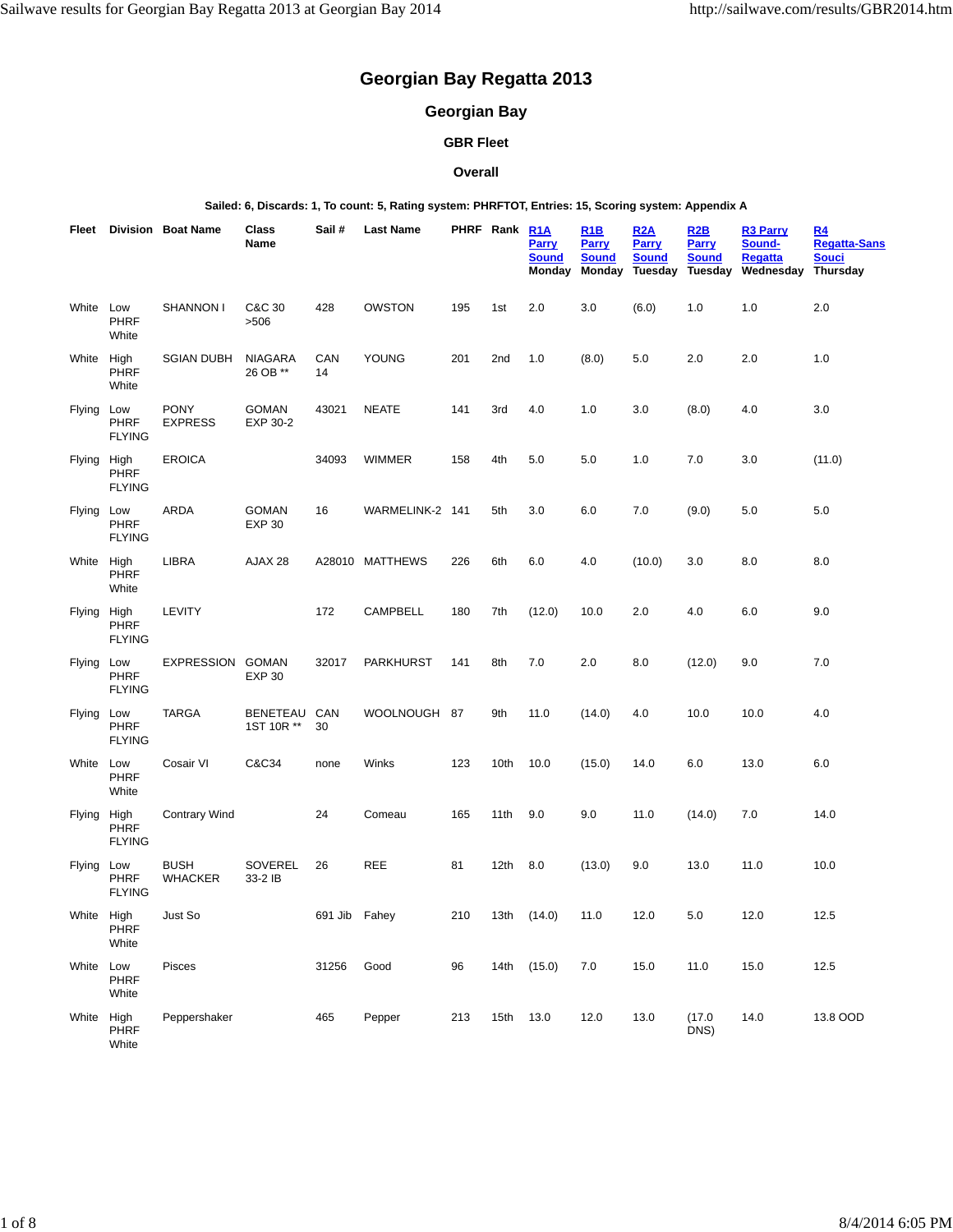## **R1A Parry Sound - Monday**

| Fleet         | <b>Division</b>        | <b>Boat Name</b>     | <b>Class Name</b>   | Sail#         | <b>Last Name</b>   | <b>PHRF</b> | Rank           | Start | Finish               | Elapsed        | Corrected |
|---------------|------------------------|----------------------|---------------------|---------------|--------------------|-------------|----------------|-------|----------------------|----------------|-----------|
| White         | High PHRF White        | <b>SGIAN DUBH</b>    | NIAGARA 26 OB **    |               | CAN 14 YOUNG       | 201         | 1              | 09:25 | 105123 1:26:23       |                | 1:21:13   |
| White         | Low PHRF White         | <b>SHANNON I</b>     | C&C30>506           | 428           | <b>OWSTON</b>      | 195         | 2              | 09:25 | 105109 1:26:09       |                | 1:21:49   |
| Flying        | Low PHRF FLYING        | ARDA                 | GOMAN EXP 30        | 16            | <b>WARMELINK-2</b> | 141         | 3              | 0935  |                      | 105935 1:24:35 | 1:28:20   |
| <b>Flying</b> | Low PHRF FLYING        | PONY EXPRESS         | GOMAN EXP 30-2      | 43021         | <b>NEATE</b>       | 141         | 4              | 0935  |                      | 110029 1:25:29 | 1:29:16   |
| <b>Flying</b> | High PHRF FLYING       | <b>EROICA</b>        |                     | 34093         | <b>WIMMER</b>      | 158         | 5              | 0935  |                      | 110354 1:28:54 | 1:30:01   |
| White         | <b>High PHRF White</b> | <b>LIBRA</b>         | AJAX 28             | A28010        | <b>MATTHEWS</b>    | 226         | 6              | 09:25 |                      | 110605 1:41:05 | 1:31:15   |
| Flying        | Low PHRF FLYING        | <b>EXPRESSION</b>    | GOMAN EXP 30        | 32017         | <b>PARKHURST</b>   | 141         | $\overline{7}$ | 0935  |                      | 110407 1:29:07 | 1:33:04   |
| Flying        | Low PHRF FLYING        | <b>BUSH WHACKER</b>  | SOVEREL 33-2 IB     | 26            | <b>REE</b>         | 81          | 8              | 0935  |                      | 105512 1:20:12 | 1:34:10   |
| Flying        | High PHRF FLYING       | <b>Contrary Wind</b> |                     | 24            | Comeau             | 165         | 9              | 0935  |                      | 111023 1:35:23 | 1:35:23   |
| White         | Low PHRF White         | Cosair VI            | C&C34               | none          | Winks              | 123         | 10             | 09:25 | 105331 1:28:31       |                | 1:35:36   |
| <b>Flying</b> | Low PHRF FLYING        | <b>TARGA</b>         | BENETEAU 1ST 10R ** | <b>CAN 30</b> | <b>WOOLNOUGH</b>   | 87          | 11             | 0935  | 105731 1:22:31       |                | 1:35:42   |
| <b>Flying</b> | High PHRF FLYING       | LEVITY               |                     | 172           | CAMPBELL           | 180         | 12             | 0935  | 111439               | 1:39:39        | 1:37:05   |
| White         | <b>High PHRF White</b> | Peppershaker         |                     | 465           | Pepper             | 213         | 13             |       | 09:25 111547 1:50:47 |                | 1:42:08   |
| White         | <b>High PHRF White</b> | Just So              |                     | 691 Jib       | Fahey              | 210         | 14             | 09:25 | 112217 1:57:17       |                | 1:48:39   |
| White         | Low PHRF White         | <b>Pisces</b>        |                     | 31256         | Good               | 96          | 15             | 09:25 | 110032 1:35:32       |                | 1:48:47   |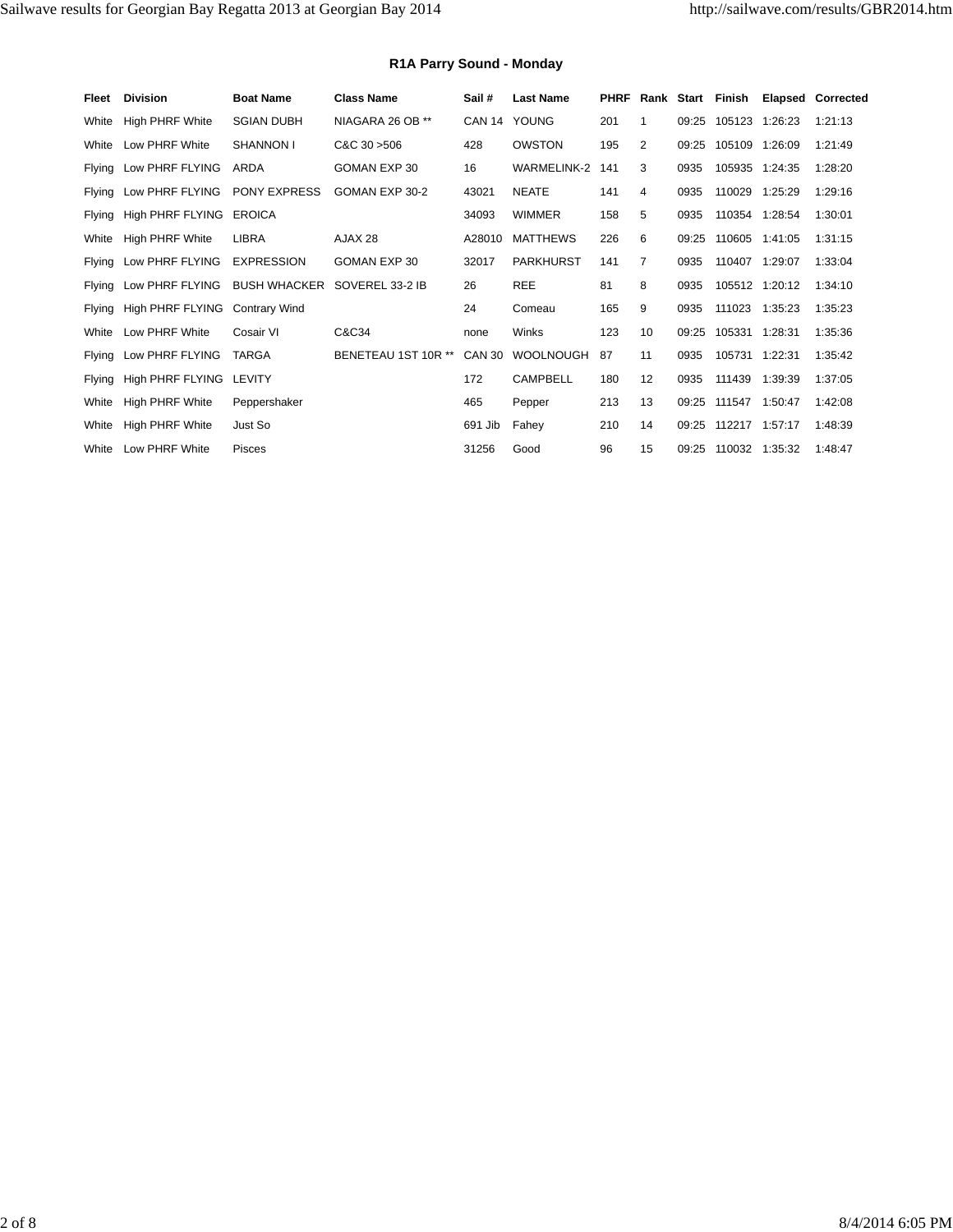#### **R1B Parry Sound - Monday**

**Start: Start 1, Finishes: Place, Time: 1335, Distance: 7nm, Wind dir: N, Ave wind: 8 Start: Start 2, Finishes: Place, Time: 1345, Distance: 7nm, Wind dir: N, Ave wind: 8**

| Fleet         | <b>Division</b>         | <b>Boat Name</b>     | <b>Class Name</b>   | Sail #        | <b>Last Name</b>   | <b>PHRF</b> |                |      | Rank Start Finish | Elapsed | Corrected |
|---------------|-------------------------|----------------------|---------------------|---------------|--------------------|-------------|----------------|------|-------------------|---------|-----------|
| Flying        | Low PHRF FLYING         | <b>PONY EXPRESS</b>  | GOMAN EXP 30-2      | 43021         | <b>NEATE</b>       | 141         | 1              |      | 1345 143646       | 0:51:46 | 0:54:03   |
| Flying        | Low PHRF FLYING         | <b>EXPRESSION</b>    | <b>GOMAN EXP 30</b> | 32017         | <b>PARKHURST</b>   | 141         | 2              |      | 1345 143703       | 0:52:03 | 0:54:21   |
| White         | Low PHRF White          | <b>SHANNON I</b>     | $C&C$ 30 $>506$     | 428           | <b>OWSTON</b>      | 195         | 3              | 1335 | 14:32:21          | 0:57:21 | 0:54:28   |
| White         | <b>High PHRF White</b>  | <b>LIBRA</b>         | AJAX 28             | A28010        | <b>MATTHEWS</b>    | 226         | 4              |      | 1335 143817       | 1:03:17 | 0:57:08   |
| <b>Flying</b> | High PHRF FLYING        | <b>EROICA</b>        |                     | 34093         | <b>WIMMER</b>      | 158         | 5              |      | 1345 144127       | 0:56:27 | 0:57:09   |
| <b>Flying</b> | Low PHRF FLYING         | <b>ARDA</b>          | GOMAN EXP 30        | 16            | <b>WARMELINK-2</b> | 141         | 6              | 1345 | 143959            | 0:54:59 | 0:57:25   |
| White         | Low PHRF White          | <b>Pisces</b>        |                     | 31256         | Good               | 96          | $\overline{7}$ | 1335 | 142529            | 0:50:29 | 0:57:29   |
| White         | <b>High PHRF White</b>  | <b>SGIAN DUBH</b>    | NIAGARA 26 OB **    | <b>CAN 14</b> | YOUNG              | 201         | 8              | 1335 | 143626            | 1:01:26 | 0:57:46   |
| <b>Flying</b> | High PHRF FLYING        | <b>Contrary Wind</b> |                     | 24            | Comeau             | 165         | 9              |      | 1345 144248       | 0:57:48 | 0:57:48   |
| <b>Flying</b> | High PHRF FLYING LEVITY |                      |                     | 172           | <b>CAMPBELL</b>    | 180         | 10             |      | 1345 144505       | 1:00:05 | 0:58:32   |
| White         | <b>High PHRF White</b>  | Just So              |                     | 691 Jib       | Fahev              | 210         | 11             |      | 1335 143815       | 1:03:15 | 0:58:36   |
| White         | <b>High PHRF White</b>  | Peppershaker         |                     | 465           | Pepper             | 213         | 12             |      | 1335 143847       | 1:03:47 | 0:58:48   |
| Flying        | Low PHRF FLYING         | <b>BUSH WHACKER</b>  | SOVEREL 33-2 IB     | 26            | <b>REE</b>         | 81          | 13             |      | 1345 143522       | 0:50:22 | 0:59:08   |
| Flying        | Low PHRF FLYING         | <b>TARGA</b>         | BENETEAU 1ST 10R ** | <b>CAN 30</b> | <b>WOOLNOUGH</b>   | 87          | 14             |      | 1345 143605       | 0:51:05 | 0:59:14   |
| White         | Low PHRF White          | Cosair VI            | C&C34               | none          | Winks              | 123         | 15             | 1335 | 143111            | 0:56:11 | 1:00:41   |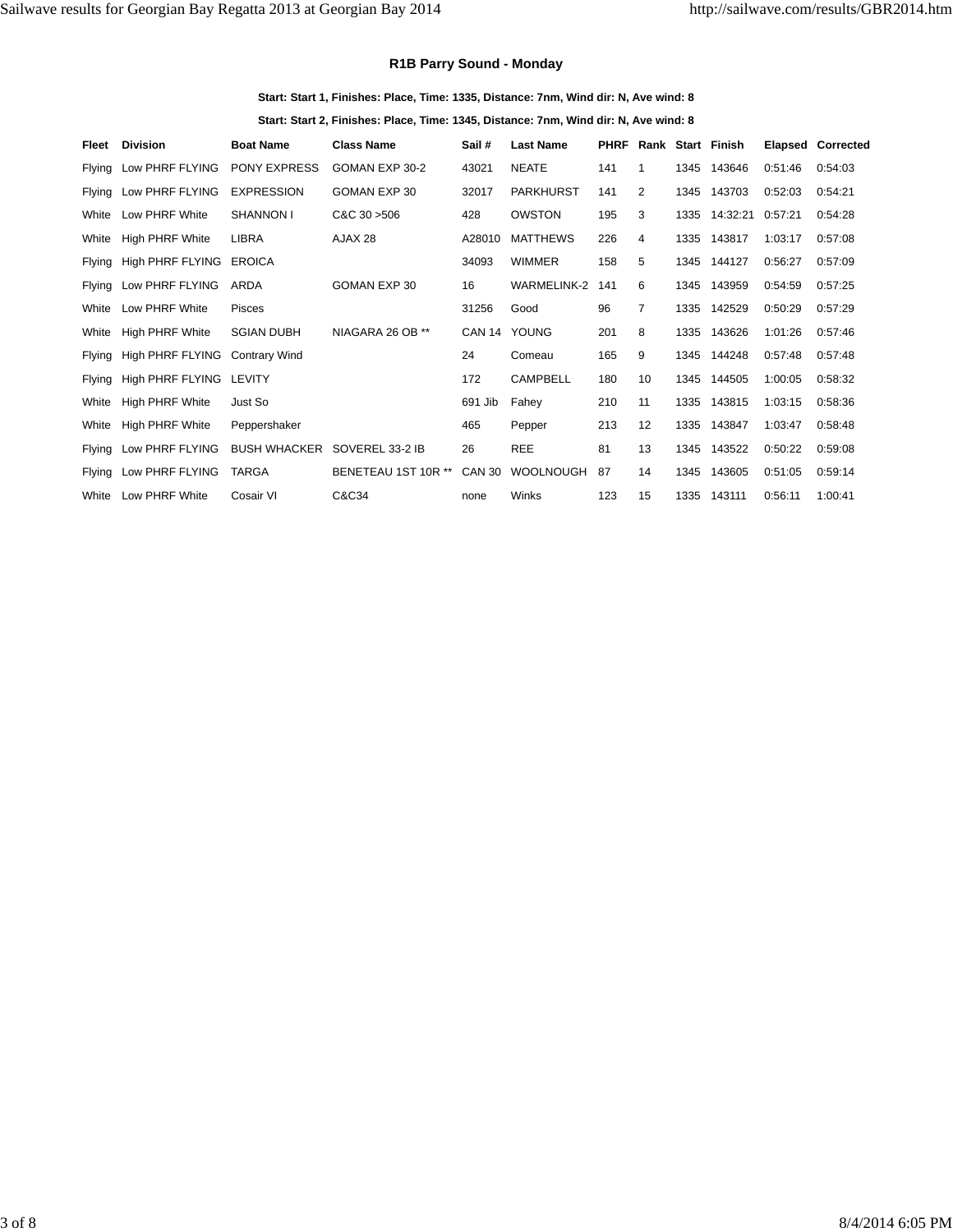#### **R2A Parry Sound - Tuesday**

**Start: Start 1, Finishes: Place, Time: 092500, Wind dir: w**

**Start: Start 2, Finishes: Place, Time: 093500, Wind dir: w**

| Fleet  | <b>Division</b>         | <b>Boat Name</b>     | <b>Class Name</b>   | Sail#         | <b>Last Name</b> | <b>PHRF</b> | Rank Start     |        | Finish                |         | <b>Elapsed Corrected</b> |
|--------|-------------------------|----------------------|---------------------|---------------|------------------|-------------|----------------|--------|-----------------------|---------|--------------------------|
| Flying | High PHRF FLYING EROICA |                      |                     | 34093         | <b>WIMMER</b>    | 158         | 1              | 093500 | 105552 1:20:52        |         | 1:21:53                  |
| Flying | High PHRF FLYING LEVITY |                      |                     | 172           | <b>CAMPBELL</b>  | 180         | $\overline{2}$ | 093500 | 110147 1:26:47        |         | 1:24:33                  |
| Flying | Low PHRF FLYING         | <b>PONY EXPRESS</b>  | GOMAN EXP 30-2      | 43021         | <b>NEATE</b>     | 141         | 3              | 093500 | 105632 1:21:32        |         | 1:25:08                  |
| Flying | Low PHRF FLYING         | TARGA                | BENETEAU 1ST 10R ** | <b>CAN 30</b> | <b>WOOLNOUGH</b> | 87          | 4              | 093500 | 105003 1:15:03        |         | 1:27:02                  |
| White  | <b>High PHRF White</b>  | <b>SGIAN DUBH</b>    | NIAGARA 26 OB **    |               | CAN 14 YOUNG     | 201         | 5              | 092500 | 105822 1:33:22        |         | 1:27:47                  |
| White  | Low PHRF White          | <b>SHANNON I</b>     | C&C30>506           | 428           | <b>OWSTON</b>    | 195         | 6              | 092500 | 105805 1:33:05        |         | 1:28:24                  |
| Flying | Low PHRF FLYING         | ARDA                 | GOMAN EXP 30        | 16            | WARMELINK-2      | 141         | $\overline{7}$ | 093500 | 110044                | 1:25:44 | 1:29:32                  |
| Flying | Low PHRF FLYING         | <b>EXPRESSION</b>    | GOMAN EXP 30        | 32017         | <b>PARKHURST</b> | 141         | 8              | 093500 | 110102 1:26:02        |         | 1:29:50                  |
| Flying | Low PHRF FLYING         | <b>BUSH WHACKER</b>  | SOVEREL 33-2 IB     | 26            | <b>REE</b>       | 81          | 9              | 093500 | 105247 1:17:47        |         | 1:31:20                  |
| White  | <b>High PHRF White</b>  | LIBRA                | AJAX 28             | A28010        | <b>MATTHEWS</b>  | 226         | 10             | 092500 | 110643                | 1:41:43 | 1:31:50                  |
| Flying | High PHRF FLYING        | <b>Contrary Wind</b> |                     | 24            | Comeau           | 165         | 11             |        | 093500 110753 1:32:53 |         | 1:32:53                  |
| White  | <b>High PHRF White</b>  | Just So              |                     | 691 Jib       | Fahey            | 210         | 12             | 092500 | 110717 1:42:17        |         | 1:34:45                  |
| White  | <b>High PHRF White</b>  | Peppershaker         |                     | 465           | Pepper           | 213         | 13             | 092500 | 110758                | 1:42:58 | 1:34:55                  |
| White  | Low PHRF White          | Cosair VI            | C&C34               | none          | Winks            | 123         | 14             | 092500 | 105559 1:30:59        |         | 1:38:16                  |
| White  | Low PHRF White          | <b>Pisces</b>        |                     | 31256         | Good             | 96          | 15             | 092500 | 105415 1:29:15        |         | 1:41:38                  |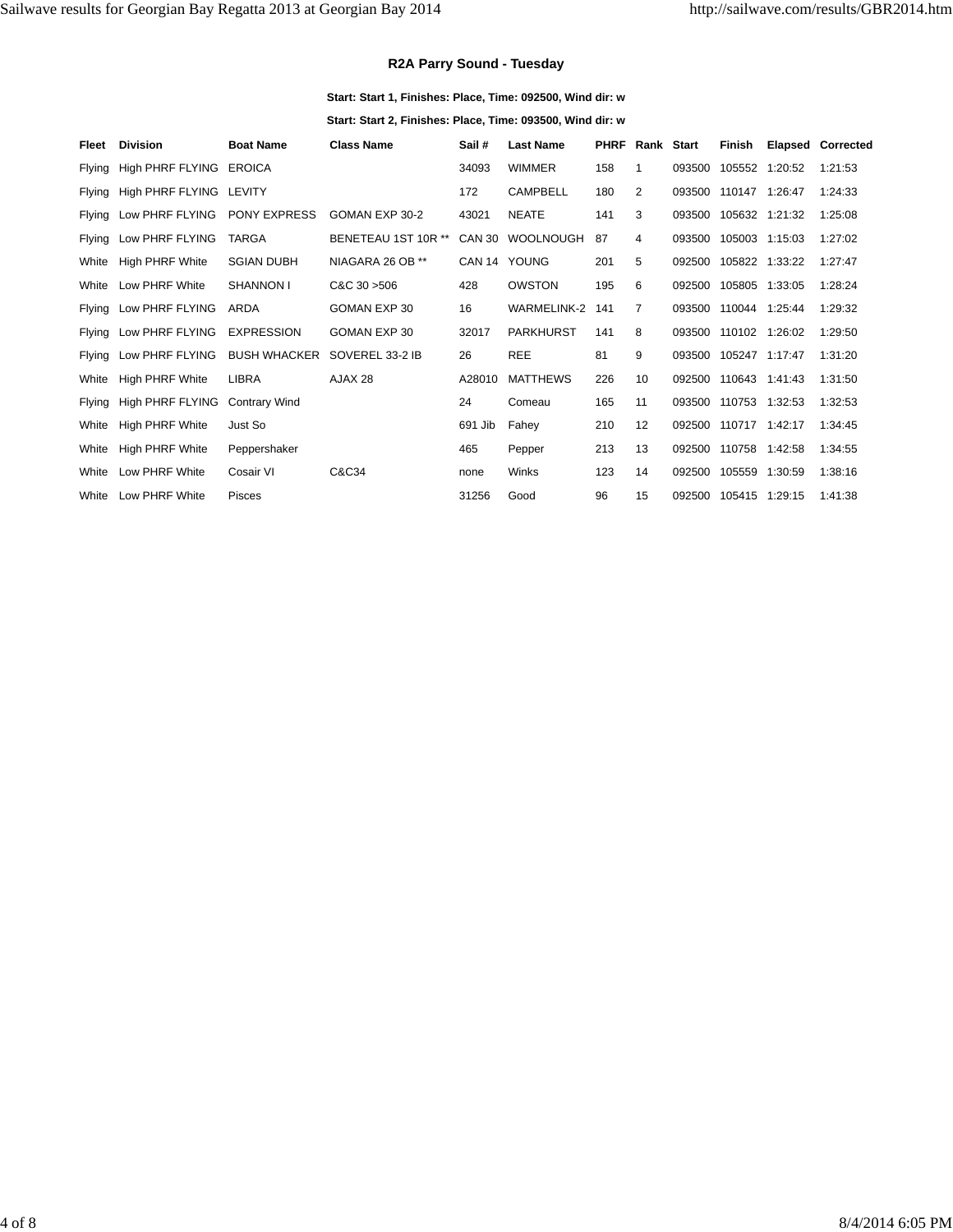#### **R2B Parry Sound - Tuesday**

**Start: Start 1, Finishes: Elapsed time, Time: 130500 Start: Start 2, Finishes: Elapsed time, Time: 131500**

| Fleet         | <b>Division</b>                | <b>Boat Name</b>    | <b>Class Name</b>   | Sail#         | <b>Last Name</b>   | <b>PHRF</b> | Rank Start     |        | Finish                |            | <b>Elapsed Corrected</b> |
|---------------|--------------------------------|---------------------|---------------------|---------------|--------------------|-------------|----------------|--------|-----------------------|------------|--------------------------|
| White         | Low PHRF White                 | <b>SHANNON I</b>    | C&C30>506           | 428           | <b>OWSTON</b>      | 195         |                | 130500 | 143819 1:33:19        |            | 1:28:37                  |
| White         | High PHRF White                | <b>SGIAN DUBH</b>   | NIAGARA 26 OB **    | CAN 14 YOUNG  |                    | 201         | 2              | 130500 | 144029 1:35:29        |            | 1:29:47                  |
| White         | <b>High PHRF White</b>         | <b>LIBRA</b>        | AJAX 28             | A28010        | <b>MATTHEWS</b>    | 226         | 3              | 130500 | 144847 1:43:47        |            | 1:33:42                  |
| <b>Flying</b> | High PHRF FLYING LEVITY        |                     |                     | 172           | <b>CAMPBELL</b>    | 180         | 4              | 131500 | 145209 1:37:09        |            | 1:34:39                  |
| White         | High PHRF White                | Just So             |                     | 691 Jib       | Fahey              | 210         | 5              | 130500 | 144842 1:43:42        |            | 1:36:04                  |
| White         | Low PHRF White                 | Cosair VI           | C&C34               | none          | Winks              | 123         | 6              | 130500 | 143451 1:29:51        |            | 1:37:03                  |
| Flying        | High PHRF FLYING EROICA        |                     |                     | 34093         | <b>WIMMER</b>      | 158         | $\overline{7}$ | 131500 | 145152 1:36:52        |            | 1:38:05                  |
| Flying        | Low PHRF FLYING                | <b>PONY EXPRESS</b> | GOMAN EXP 30-2      | 43021         | <b>NEATE</b>       | 141         | 8              | 131500 | 144920 1:34:20        |            | 1:38:30                  |
| Flying        | Low PHRF FLYING                | ARDA                | GOMAN EXP 30        | 16            | <b>WARMELINK-2</b> | 141         | 9              | 131500 | 144957 1:34:57        |            | 1:39:09                  |
| Flying        | Low PHRF FLYING                | <b>TARGA</b>        | BENETEAU 1ST 10R ** | <b>CAN 30</b> | <b>WOOLNOUGH</b>   | 87          | 10             | 131500 | 144129 1:26:29        |            | 1:40:18                  |
| White         | Low PHRF White                 | <b>Pisces</b>       |                     | 31256         | Good               | 96          | 11             | 130500 | 143410 1:29:10        |            | 1:41:32                  |
| Flying        | Low PHRF FLYING                | <b>EXPRESSION</b>   | GOMAN EXP 30        | 32017         | <b>PARKHURST</b>   | 141         | 12             | 131500 | 145227 1:37:27        |            | 1:41:46                  |
| <b>Flying</b> | Low PHRF FLYING                | <b>BUSH WHACKER</b> | SOVEREL 33-2 IB     | 26            | <b>REE</b>         | 81          | 13             | 131500 | 144210 1:27:10        |            | 1:42:21                  |
| Flying        | High PHRF FLYING Contrary Wind |                     |                     | 24            | Comeau             | 165         | 14             |        | 131500 145916 1:44:16 |            | 1:44:16                  |
| White         | <b>High PHRF White</b>         | Peppershaker        |                     | 465           | Pepper             | 213         | 15             |        |                       | <b>DNS</b> |                          |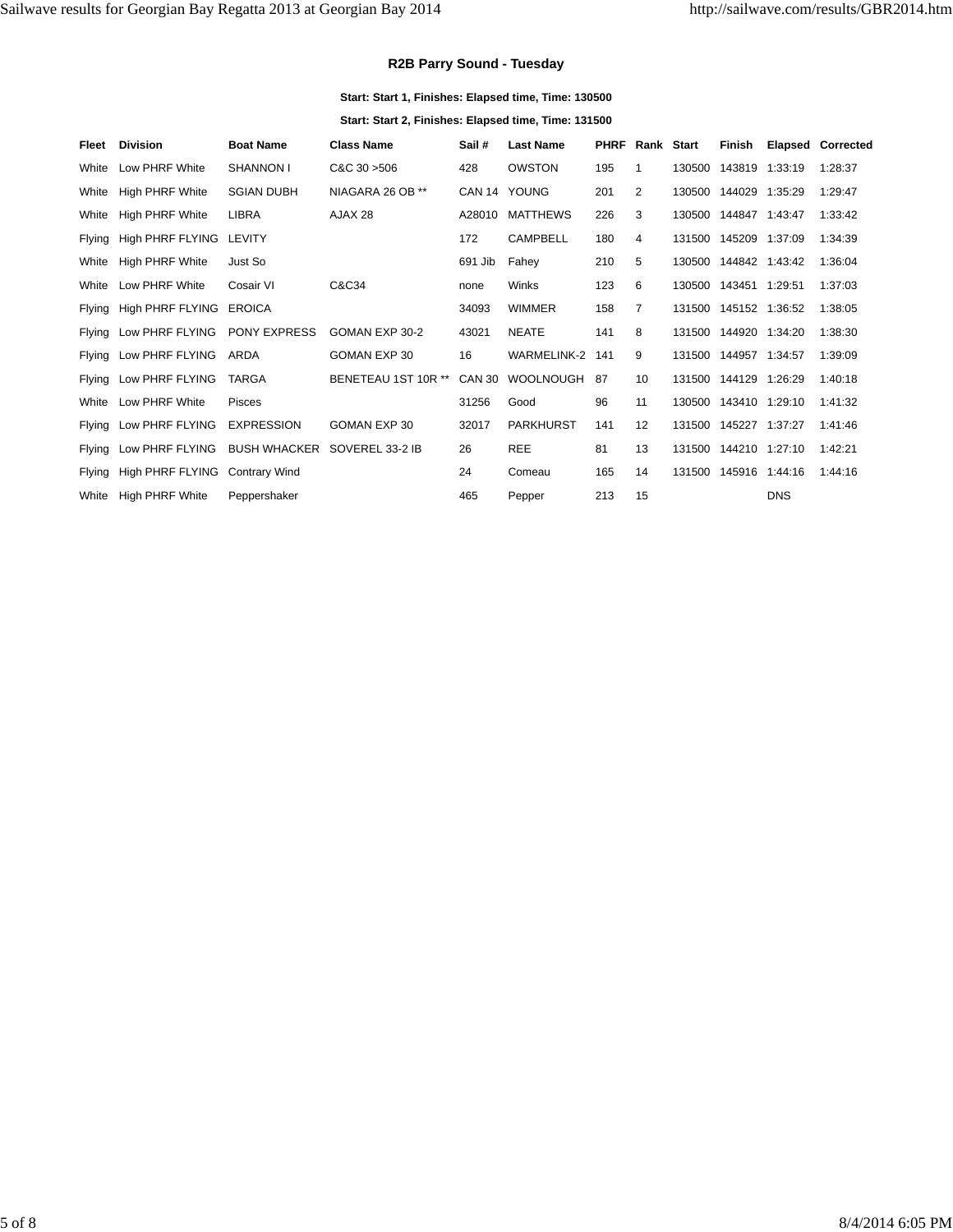#### **R3 Parry Sound-Regatta - Wednesday**

**Start: Start 2, Finishes: Place, Time: 093500, Distance: 12nm, Wind dir: w**

**Start: Start 1, Finishes: Place, Time: 092500, Distance: 12nm, Wind dir: w**

| Fleet         | <b>Division</b>                | <b>Boat Name</b>    | <b>Class Name</b>   | Sail#         | <b>Last Name</b>   | <b>PHRF</b> | Rank Start     |        | Finish                | <b>Elapsed Corrected</b> |
|---------------|--------------------------------|---------------------|---------------------|---------------|--------------------|-------------|----------------|--------|-----------------------|--------------------------|
| White         | Low PHRF White                 | <b>SHANNON I</b>    | C&C30>506           | 428           | <b>OWSTON</b>      | 195         | 1              | 092500 | 121726 2:52:26        | 2:43:46                  |
| White         | <b>High PHRF White</b>         | <b>SGIAN DUBH</b>   | NIAGARA 26 OB **    |               | CAN 14 YOUNG       | 201         | $\overline{2}$ | 092500 | 121934 2:54:34        | 2:44:08                  |
| <b>Flying</b> | High PHRF FLYING EROICA        |                     |                     | 34093         | <b>WIMMER</b>      | 158         | 3              | 093500 | 122006 2:45:06        | 2:47:10                  |
|               | Flying Low PHRF FLYING         | <b>PONY EXPRESS</b> | GOMAN EXP 30-2      | 43021         | <b>NEATE</b>       | 141         | 4              | 093500 | 121610 2:41:10        | 2:48:18                  |
| Flying        | Low PHRF FLYING                | ARDA                | GOMAN EXP 30        | 16            | <b>WARMELINK-2</b> | 141         | 5              | 093500 | 121818 2:43:18        | 2:50:32                  |
| Flying        | High PHRF FLYING LEVITY        |                     |                     | 172           | <b>CAMPBELL</b>    | 180         | 6              |        | 093500 123318 2:58:18 | 2:53:42                  |
| <b>Flying</b> | High PHRF FLYING Contrary Wind |                     |                     | 24            | Comeau             | 165         | $\overline{7}$ | 093500 | 122851 2:53:51        | 2:53:51                  |
| White         | <b>High PHRF White</b>         | <b>LIBRA</b>        | AJAX 28             | A28010        | <b>MATTHEWS</b>    | 226         | 8              | 092500 | 123951 3:14:51        | 2:55:54                  |
| <b>Flving</b> | Low PHRF FLYING                | <b>EXPRESSION</b>   | GOMAN EXP 30        | 32017         | <b>PARKHURST</b>   | 141         | 9              | 093500 | 122410 2:49:10        | 2:56:39                  |
| Flying        | Low PHRF FLYING                | TARGA               | BENETEAU 1ST 10R ** | <b>CAN 30</b> | <b>WOOLNOUGH</b>   | 87          | 10             | 093500 | 120908 2:34:08        | 2:58:45                  |
|               | Flying Low PHRF FLYING         | <b>BUSH WHACKER</b> | SOVEREL 33-2 IB     | 26            | <b>REE</b>         | 81          | 11             | 093500 | 120814 2:33:14        | 2:59:55                  |
| White         | High PHRF White                | Just So             |                     | 691 Jib       | Fahey              | 210         | 12             | 092500 | 124227 3:17:27        | 3:02:55                  |
| White         | Low PHRF White                 | Cosair VI           | C&C34               | none          | Winks              | 123         | 13             | 092500 | 122150 2:56:50        | 3:11:00                  |
| White         | <b>High PHRF White</b>         | Peppershaker        |                     | 465           | Pepper             | 213         | 14             | 092500 | 125828 3:33:28        | 3:16:47                  |
| White         | Low PHRF White                 | <b>Pisces</b>       |                     | 31256         | Good               | 96          | 15             | 092500 | 122607 3:01:07        | 3:26:14                  |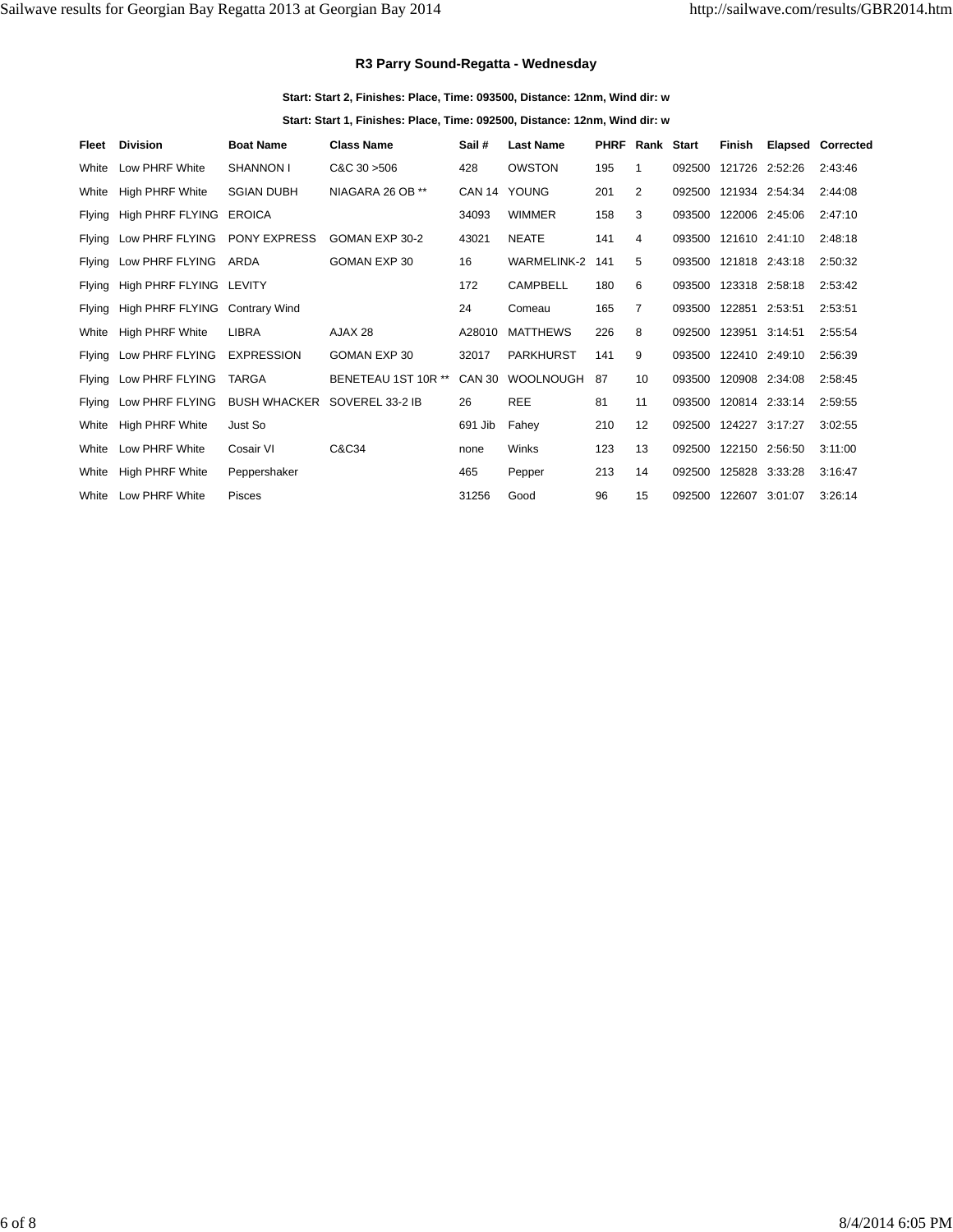## **R4 Regatta-Sans Souci - Thursday**

#### **Start: Start 1, Finishes: Place**

| Fleet  | <b>Division</b>         | <b>Boat Name</b>             | <b>Class Name</b>   | Sail#         | <b>Last Name</b>   | <b>PHRF</b> | Rank Start |        | Finish         |     | <b>Elapsed Corrected</b> |
|--------|-------------------------|------------------------------|---------------------|---------------|--------------------|-------------|------------|--------|----------------|-----|--------------------------|
| White  | <b>High PHRF White</b>  | <b>SGIAN DUBH</b>            | NIAGARA 26 OB **    |               | CAN 14 YOUNG       | 201         |            | 092500 | 125430 3:29:30 |     | 3:16:59                  |
| White  | Low PHRF White          | <b>SHANNON I</b>             | C&C30>506           | 428           | <b>OWSTON</b>      | 195         | 2          | 092500 | 125536 3:30:36 |     | 3:20:00                  |
| Flying | Low PHRF FLYING         | PONY EXPRESS                 | GOMAN EXP 30-2      | 43021         | <b>NEATE</b>       | 141         | 3          | 093500 | 125817 3:23:17 |     | 3:32:17                  |
| Flying | Low PHRF FLYING         | <b>TARGA</b>                 | BENETEAU 1ST 10R ** | <b>CAN 30</b> | <b>WOOLNOUGH</b>   | 87          | 4          | 093500 | 123940 3:04:40 |     | 3:34:09                  |
| Flying | Low PHRF FLYING         | <b>ARDA</b>                  | GOMAN EXP 30        | 16            | <b>WARMELINK-2</b> | 141         | 5          | 093500 | 130110 3:26:10 |     | 3:35:17                  |
| White  | Low PHRF White          | Cosair VI                    | C&C34               | none          | Winks              | 123         | 6          | 092500 | 124450 3:19:50 |     | 3:35:50                  |
| Flying | Low PHRF FLYING         | <b>EXPRESSION</b>            | GOMAN EXP 30        | 32017         | <b>PARKHURST</b>   | 141         | 7          | 093500 | 130234 3:27:34 |     | 3:36:45                  |
| White  | High PHRF White         | <b>LIBRA</b>                 | AJAX 28             | A28010        | <b>MATTHEWS</b>    | 226         | 8          | 092500 | 132523 4:00:23 |     | 3:37:01                  |
| Flying | High PHRF FLYING        | LEVITY                       |                     | 172           | <b>CAMPBELL</b>    | 180         | 9          | 093500 | 132226 3:47:26 |     | 3:41:34                  |
| Flying | Low PHRF FLYING         | BUSH WHACKER SOVEREL 33-2 IB |                     | 26            | <b>REE</b>         | 81          | 10         | 093500 | 124538 3:10:38 |     | 3:43:50                  |
| Flying | High PHRF FLYING EROICA |                              |                     | 34093         | <b>WIMMER</b>      | 158         | 11         | 093500 | 132155 3:46:55 |     | 3:49:45                  |
| White  | <b>High PHRF White</b>  | Just So                      |                     | 691 Jib       | Fahey              | 210         | 12         | 092500 | 133336 4:08:36 |     | 3:50:18                  |
| White  | Low PHRF White          | <b>Pisces</b>                |                     | 31256         | Good               | 96          | 12         | 092500 | 124715 3:22:15 |     | 3:50:18                  |
| White  | High PHRF White         | Peppershaker                 |                     | 465           | Pepper             | 213         | 14         |        |                | OOD |                          |
| Flying | High PHRF FLYING        | <b>Contrary Wind</b>         |                     | 24            | Comeau             | 165         | 15         | 093500 | 132805 3:53:05 |     | 3:53:05                  |